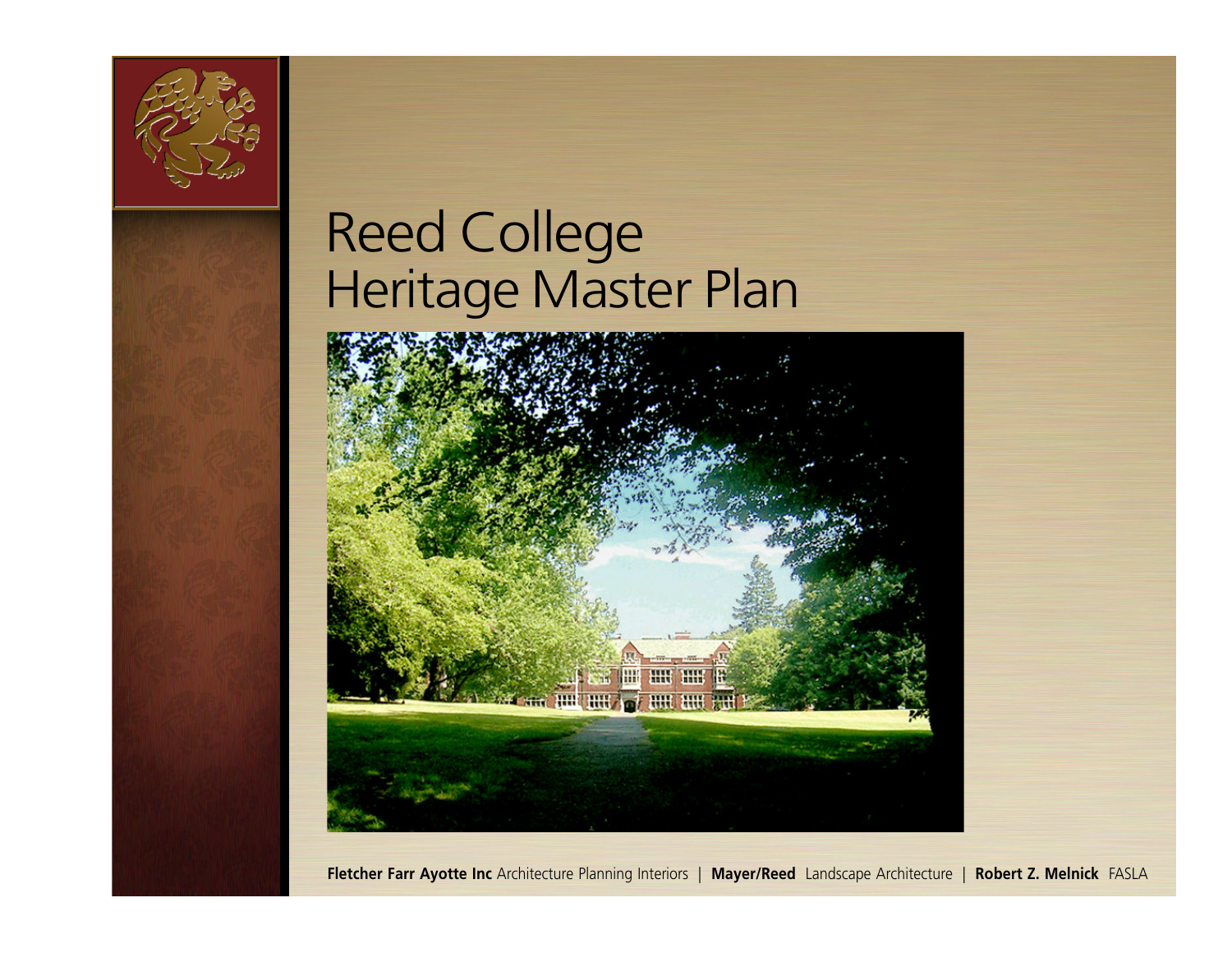



### Reed College Heritage Master Plan

June 2006

prepared by:



Fletcher Farr Ayotte Inc

 $\mathbf{Mayer/}\mathbf{Red}$ 

**Robert Z. Melnick** FASLA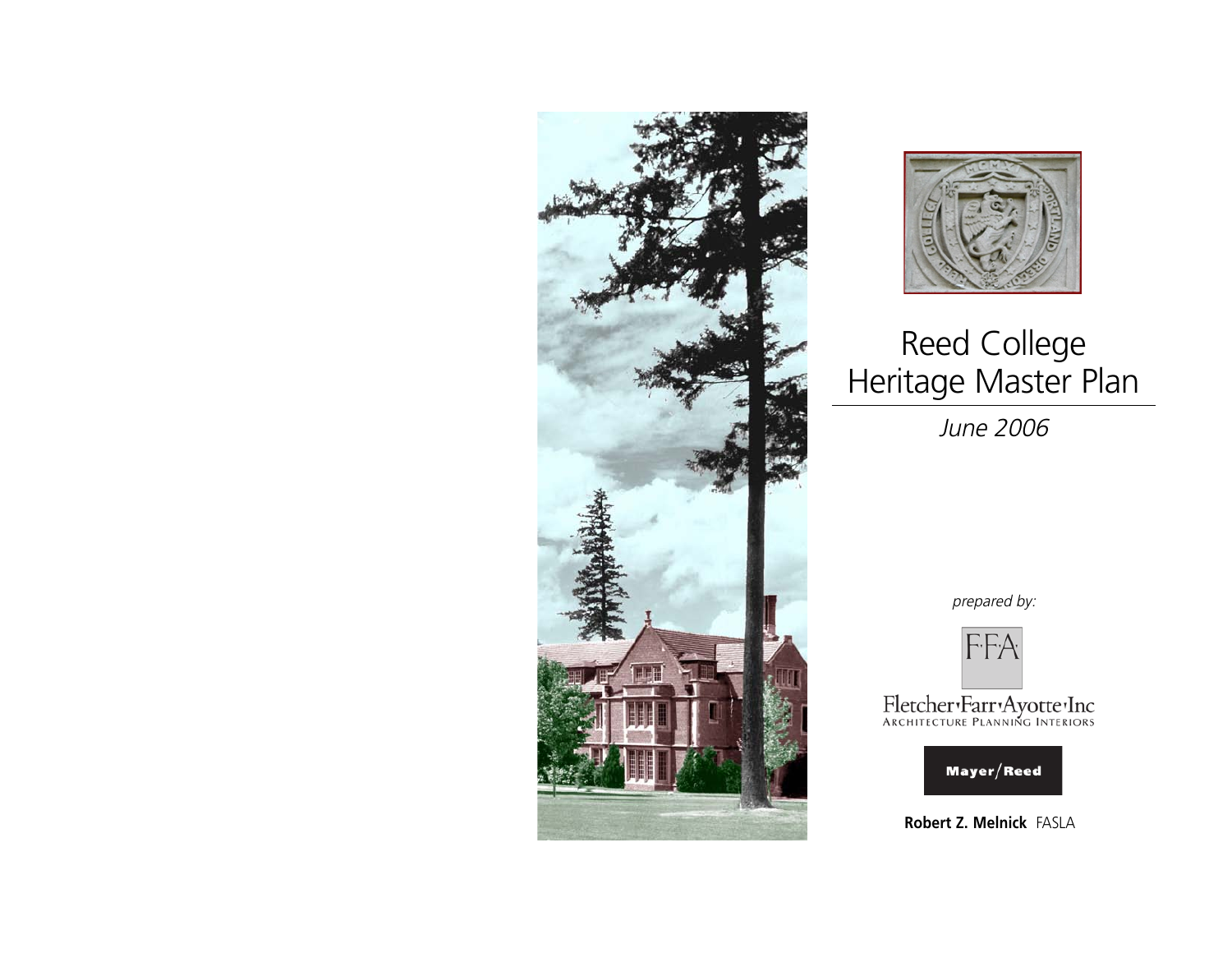#### **FOREWORD TO THE REPOR T**

The Reed College Heritage Master Plan is an intensive, multi-disciplinary study funded by the Getty Foundation in the spring of 2004. Composed of outside specialists – architectural, landscape, preservation consultants – working in conjunction with a number of Reed College faculty and staff, the Heritage Master Plan Team was charged with identifying the historic value and significance of structures and landscapes developed prior to 1967. The process involved archival research, oral interviews, physical inspections, and some fine detective work in tracking down historic documents such as old architectural drawings, faded photographs, and even wayward gargoyles. The inventoried buildings and grounds were then scrutinized through the lenses of pragmatics and semiotics, or to put it more simply, their structural and functional soundness, and their aesthetic, historic, and, equally important, local symbolic significance. Every fragment of the campus setting, after all, is a Proustian madeleine for someone, a repository of memories and associations. The objective of this careful, deliberate evaluation was to develop a coherent set of data that will be critical in conceptualizing the future of Reed's campus.

The American college campus is a three-dimensional dream of utopia cast in bricks and mortar. As much as the words exchanged and produced in the classrooms, lecture halls, and laboratories, the spaces in which the verbal interactions occur are fundamental to learning. In the hoary dualism that dichotomizes the value of matter and spirit, surface and depth, the built environment is the material carapace and the stage setting within which great minds and great ideas are conceived, incubated, and delivered. As the Italian semiotician-turned-novelist Umberto Eco likes to remind us, the academic mind gravitates towar d the unseen, the hidden, to go beyond surface into depth, to read surface for signs of essences, of fundaments.

And yet, as Christopher Alexander (author of A Pattern Language) and Bruno Zevi (architectural critic, historian, and theorist of Italian organic and social architecture) tell us, and as every architect from Andrea Palladio to Frank Lloyd Wright to Frank Gehry insists, buildings have the power to shape dynamically the immaterial human interactions that occur within them. The form, in other words, has a profound power to inhibit, encourage, depress, or inspire. Thus, we must acknowledge that in some measure Reed's academic success over the decades received an important contribution from its architects, landscape designers, engineers, builders, and those who commissioned them.

The Getty Grant provided the ideal opportunity for taking systematic inventory of this precious and distinguished architectural heritage at an especially opportune moment: at the beginning of the capital campaign planning and an update of the master plan for future campus development.



The synergy of these three initiatives is truly serendipitous. We are now, I believe, for the first time poised to perform like the Roman God Janus, to look both into the past and into the future as we consider how to maintain a flexible, responsive, challenging and nurturing physical environment in which learning, socializing, and dreaming can occur in this precious utopia of Reed.

For the initiative in identifying and seeking out the tremendous opportunity afforded by the Getty Foundation and in recognizing the importance of having a coherent inventory of our "real estate," credit must go to Johanna Thoeresz, Director of Development, Diane Gumz, Director of Corporate and Foundation Support, and, of course, Colin Diver, Reed College President.

> Lena Lencek Professor of Russian and Humanities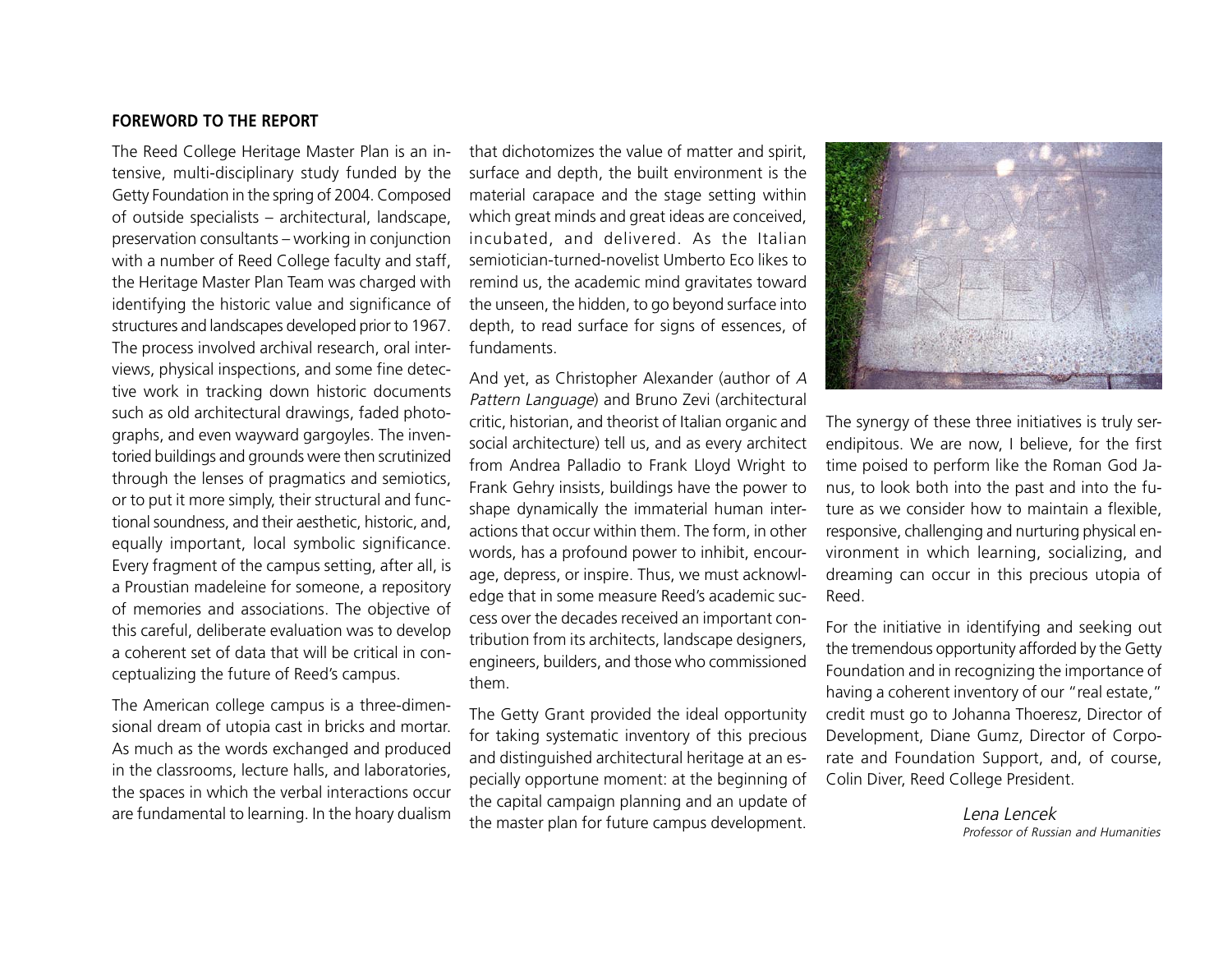## Table of Contents

#### **PROJECT PARTICIPANTS**

**PREFACE TO THE REPORT**

#### **1.0 THE HISTORIC RESOURCES OF REED COLLEGE**

- 1.1 Campus Development Overview
- 1.2 Campus Development Diagrams
- 1.3 Reed Landscape Components
	- 1.3.1 Overview
	- 1.3.2 Processes
	- 1.3.3 Components
	- 1.3.4 Landscape Area Descriptions
- 1.4 Survey of Historic Buildings
	- Inception Era (1912-1929)
	- 1.4.1 Eliot Hall
	- 1.4.2 Old Dormitory Block
	- 1.4.3 The Power House
	- 1.4.4 Prexy
	- 1.4.5 Anna Mann Dormitory
	- 1.4.6 Woodstock Houses
	- 1.4.7 Student Union
	- Depression Era (1930-1945)
	- 1.4.8 Hauser Memorial Library
	- 1.4.9 Cerf Amphitheatre
	- 1.4.10 Health & Counseling Building
	- Mid-Century Era (1946-1967)
	- 1.4.11 Greywood
	- 1.4.12 Psychology Building
	- 1.4.13 MacNaughton Dormitory
	- 1.4.14 Foster-Scholz Dormitories
	- 1.4.15 Chinese House



- 1.4.16 Cross Canyon Dormitories
- 1.4.17 Griffin Mem. Biology Building & Knowlton Laboratory of Physics
- 1.4.18 Gray Campus Center
- 1.4.19 Watzek Sports Center

#### **2.0 ANALYSIS OF SIGNIFICANCE**

- 2.1 Methodology
- 2.2 The Determination of Significance
- 2.3 The Determination of Integrity
- 2.4 Ranking of Historic Importance
- 2.5 Historic Rankings

#### **3.0 MANAGEMENT OF REED'S HISTORIC RESOURCES**

- 3.1 Overview
- 3.2 Management Guidelines for Landscape Areas
- 3.3 Management Guidelines for Campus Buildings

#### **APPENDIX**

Vanished Reed Buildings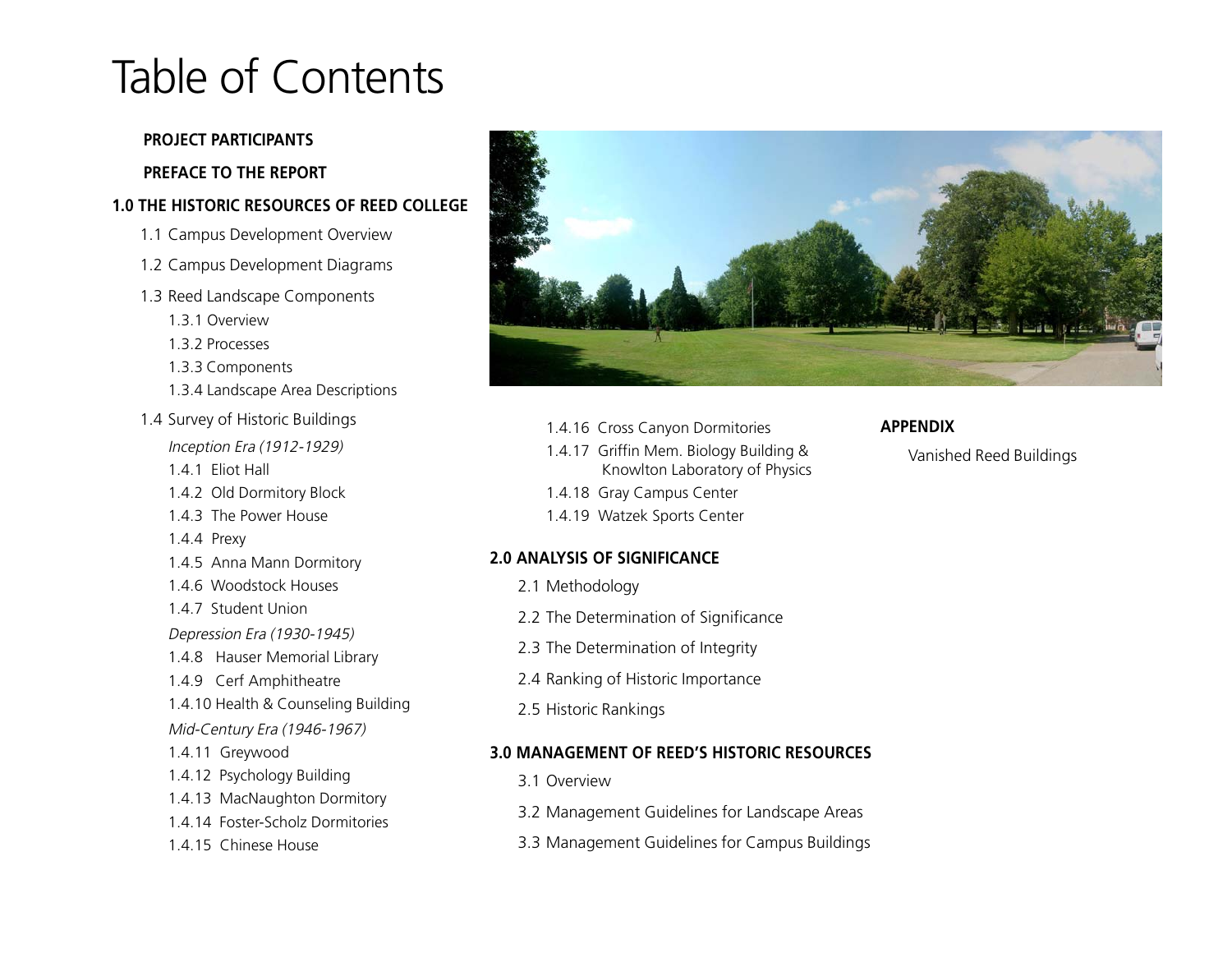

Professor Charles Rhyne leads a tour of the campus during the project kick-off meeting.

#### **PROJECT PARTICIPANTS**

#### Reed Advisory Group

Townsend Angell Director Facilities Operations

Diane Gumz Director Corporate and Foundation Support

Lena Lencek Professor Russian and Humanities

Charles Rhyne Professor Emeritus Art History

Mike Teskey Director Alumni Relations

Gay Walker Librarian Special Collections

Consultant Team

**Fletcher Farr Ayotte Inc**

Hal Ayotte, Principal Troy Ainsworth, Project Manager Paul Falsetto, Project Coordinator Shannon Bell, Preservation Specialist

#### **Mayer/Reed**

Carol Mayer-Reed, Principal Irene Bowers, Project Manager

**Robert Z. Melnick, FASLA**